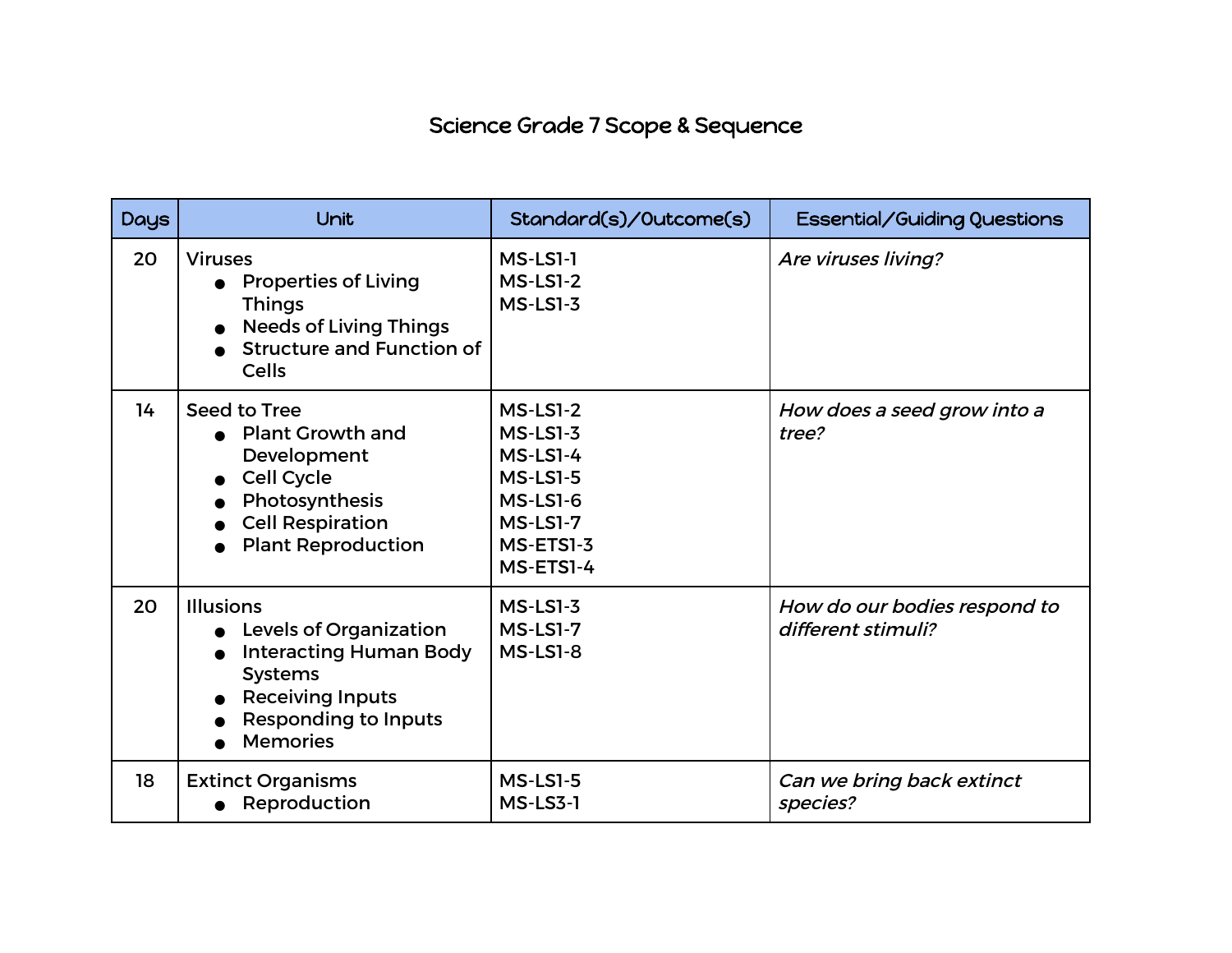|    | <b>Inheritance of Traits</b><br><b>Variation of Traits</b><br><b>Mutations</b><br><b>Environmental Factors</b><br><b>Genetic Technologies</b>                    | <b>MS-LS3-2</b><br><b>MS-LS4-5</b>                                                                      |                                                                             |
|----|------------------------------------------------------------------------------------------------------------------------------------------------------------------|---------------------------------------------------------------------------------------------------------|-----------------------------------------------------------------------------|
| 20 | <b>MRSA</b><br>Adaptations<br><b>Natural Selection</b><br><b>Evidence of Evolution</b>                                                                           | MS-LS4-1<br><b>MS-LS4-2</b><br><b>MS-LS4-3</b><br><b>MS-LS4-4</b><br><b>MS-LS4-6</b><br><b>MS-LS1-4</b> | Why aren't antibiotics working<br>for some bacterial infections<br>anymore? |
| 18 | <b>Honey Bees</b><br>Populations<br>Interactions in<br><b>Ecosystems</b><br><b>Resource Availability</b><br><b>Ecological Disruptions</b><br><b>Biodiversity</b> | MS-LS1-4<br>MS-LS2-1<br><b>MS-LS2-2</b><br>MS-LS2-4<br><b>MS-LS2-5</b>                                  | How could the disappearance of<br>honeybees impact an entire<br>ecosystem?  |
| 16 | <b>Biosphere 2</b><br>• Organization of<br><b>Ecosystems</b><br><b>Food Chains/Food</b><br><b>Webs/Energy Pyramids</b><br><b>Cycling of Matter and</b><br>Energy | <b>MS-LS2-2</b><br>$MS$ -LS2-3<br>MS-ETSI-1<br>MS-ETS1-2                                                | How can we design a closed<br>artificial habitat to support<br>human life?  |
| 20 | Hole in the Ozone<br>Human Impact on the<br>Earth                                                                                                                | MS-ESS3-3<br>MS-ESS3-4<br>MS-ETSI-1                                                                     | Why has the hole in the ozone<br>layer changed over time?                   |